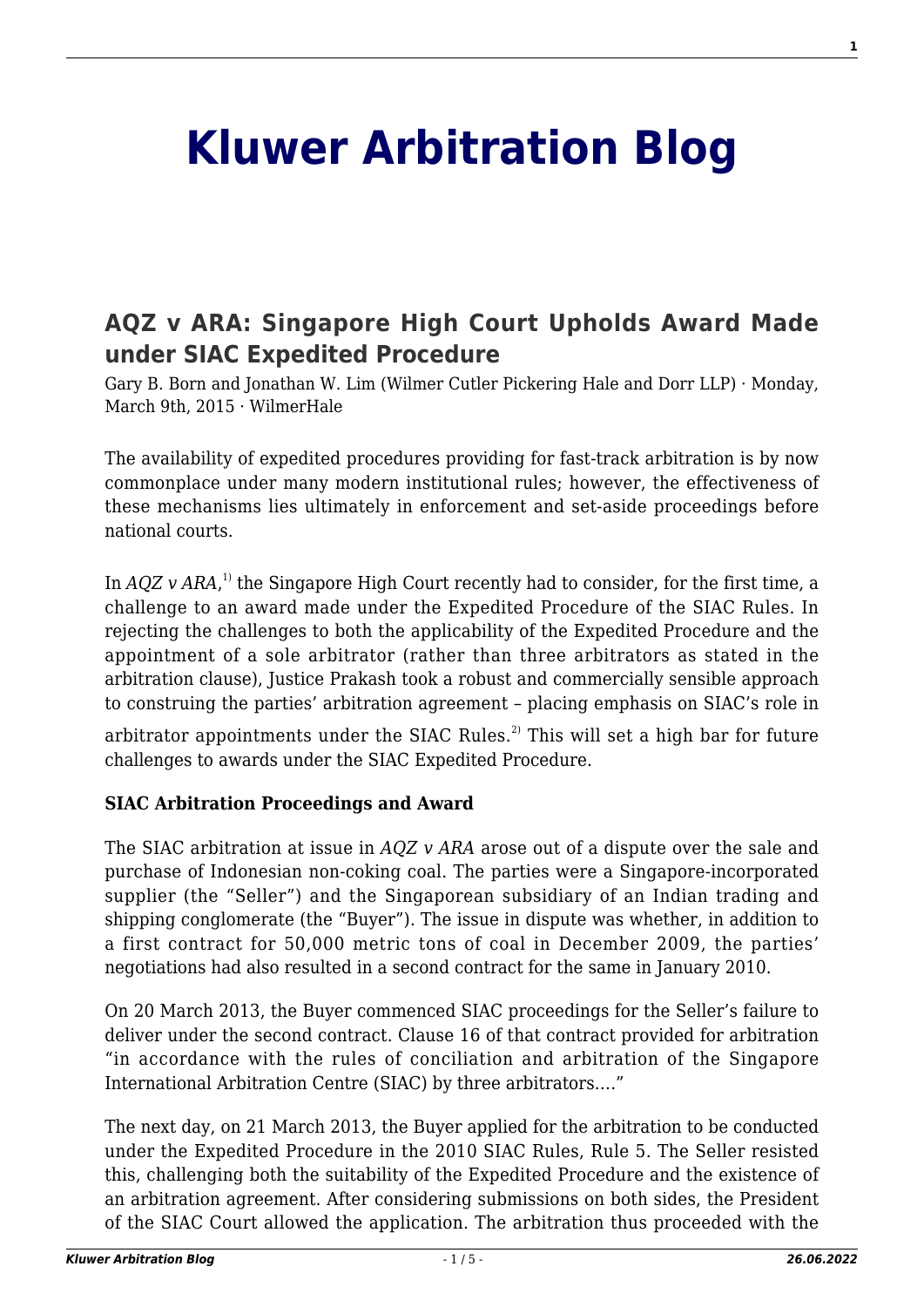appointment of a sole arbitrator under the Expedited Procedure on 8 July 2013, although the Seller reserved all rights of challenge.

After a 3-day hearing on the preliminary issues of jurisdiction and liability in mid-October 2013, and a final hearing on 22 November 2013, the sole arbitrator issued his "Ruling and Partial Award" on 12 May 2014 (the parties agreeing to an extension from the original 6 months). In the award, the arbitrator affirmed his jurisdiction over the matter and found the Seller liable for breach of contract.

# **Singapore High Court Decision**

The Seller applied to set aside the award before the Singapore High Court on several grounds. In addition to challenging the arbitrator's jurisdiction, the Seller also challenged the award on the basis that, under Article 34(2)(a)(iv) of the Model Law, the composition of the arbitral tribunal and/or the arbitral procedure was not in accordance with the agreement of the parties.

The Expedited Procedure was the focus of this latter challenge. First, the Seller argued that the rules in force at the time of the parties' contract were the 2007 SIAC Rules (which had no Expedited Procedure), and therefore the conduct of the arbitration under the Expedited Procedure of the 2010 SIAC Rules was not in accordance with the parties' agreement. Second, the Seller argued that the parties had expressly agreed to arbitration before three arbitrators, and that therefore the conduct of the expedited arbitration before a sole arbitrator was not in accordance with the parties' agreement.

The Court rejected both arguments, holding that the arbitral proceedings had been conducted in accordance with the parties' agreement. Justice Prakash dealt with the first argument by applying the well-established presumption that references to rules in an arbitration clause are to be construed as references to such rules as may be applicable at the date of the commencement of arbitration, and not at the date of the contract, so long as those rules contain mainly procedural provisions. As there was nothing on the facts to displace this presumption, Justice Prakash held that the 2010 SIAC Rules were incorporated by reference.

The second argument turned on whether the parties' intention to have three arbitrators decide their case – as expressed in their arbitration clause – could be overridden in the event of conflict with the parties' choice of the SIAC Rules, which vest the SIAC Court President with the power and discretion to appoint a sole arbitrator where the Expedited Procedure applied.

The Buyer cited and relied on a redacted SIAC award, *W Company v Dutch Holding*

*Company*, 3) which held that the parties' choice of the SIAC Rules constituted acceptance of the entirety of those rules, including the Expedited Procedure, and therefore the appointment of a sole arbitrator pursuant to that agreed mechanism did not derogate from party autonomy. However, Justice Prakash found that *W Company* was not directly applicable where, as in the present case, the version of the SIAC Rules in force at the time of the contract did not provide for an Expedited Procedure.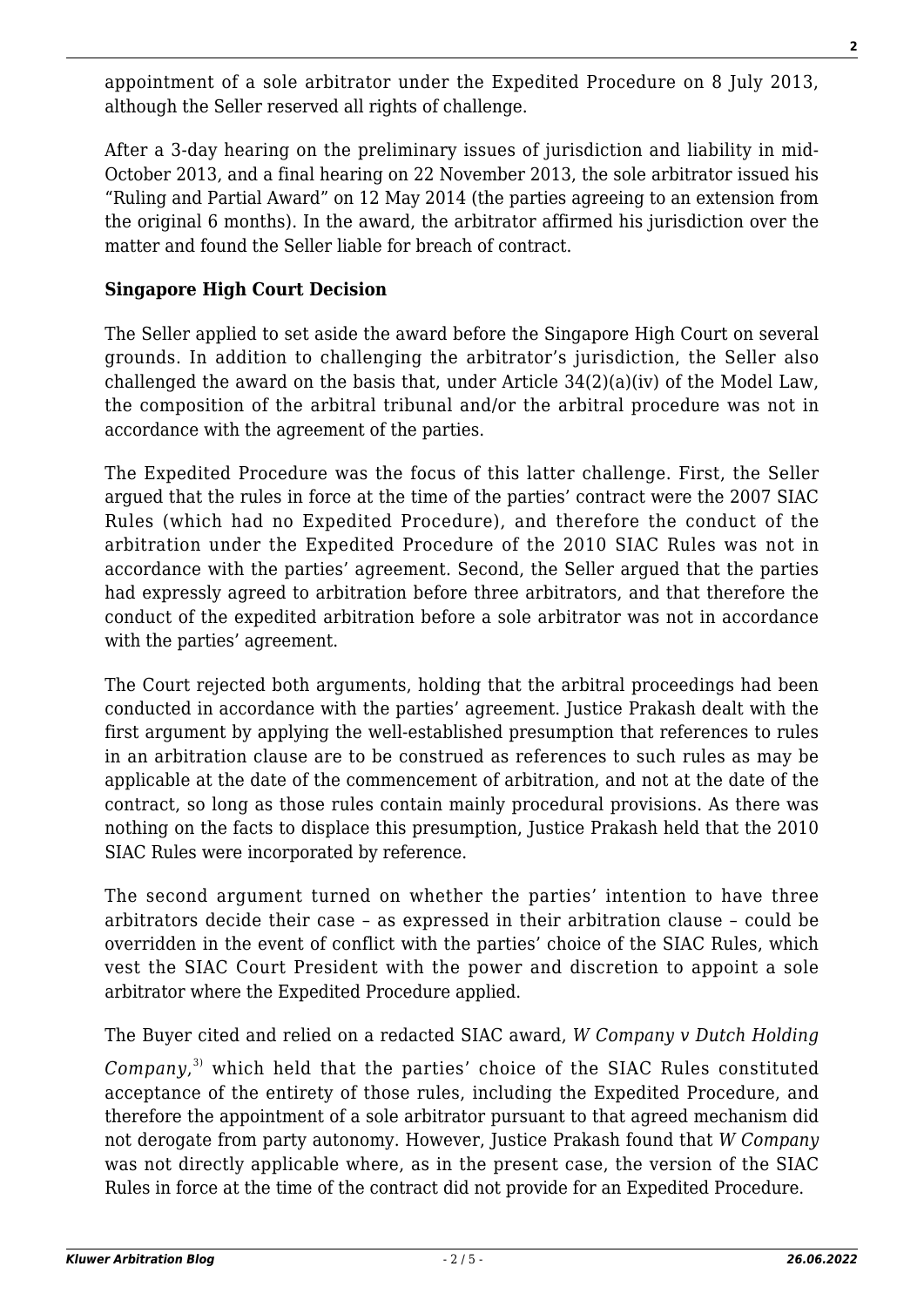Nonetheless, the High Court upheld the decision to appoint a sole arbitrator, giving significant weight to the SIAC Court President's discretion under the Rules. Recognizing that the 2010 SIAC Rules had been incorporated into the parties' contract, Justice Prakash adopted a purposive and "commercially sensible" construction of the arbitration agreement – which, in her view, required recognition of the President of the SIAC Court's discretion under the chosen rules to appoint a sole arbitrator. Considering that this discretion had been exercised properly, the learned Justice found that the incorporated reference to an Expedited Procedure could and did override the parties' agreement to have three arbitrators.

The High Court further held that the burden of showing materiality or seriousness (of the breach) had not been made out in any event, even if it were to accept the submission that the arbitrator should not have been conducted before a sole arbitrator. Accordingly, the Court concluded that there were no grounds to set aside the award under Article 34(2)(a)(iv) of the Model Law.

## **Commentary**

*AQZ v ARA* is significant as the first reported decision on the Expedited Procedure under the SIAC Rules. Compared to many other institutional rules that include an expedited or fast-track arbitration procedure, the SIAC Rules repose a considerable degree of discretionary decision-making power in the arbitral institution with respect to expedited proceedings. Under Rule 5.2, the Registrar has discretion to shorten time limits or to extend the timeline for rendering an expedited award, and the SIAC Court President has the discretion to appoint a sole arbitrator, or three or more arbitrators, as he or she deems appropriate. In contrast, the expedited procedures under the

Swiss Rules<sup>4)</sup> and the HKIAC Rules<sup>5)</sup> require reference of the dispute to three or more arbitrators if the parties' arbitration clause so provides, unless parties agree to refer the case to a sole arbitrator when the institution invites them to do so. The ICDR Rules

require a sole arbitrator whenever the expedited procedure is applied.<sup>6)</sup>

In *AQZ v ARA*, the Singapore High Court correctly recognized the discretion accorded, under the parties' chosen arbitration rules, to the SIAC Court President on the number of arbitrators to be appointed in an expedited arbitration. Thus, as long as that discretion is exercised judiciously, taking into account all relevant factors including the date of the contract and quantum/complexity of the case, the appointment of a different number of arbitrators from that stated in the parties' clause would not be sufficient grounds for a challenge of the expedited award.

The Singapore High Court's decision signals that the mere application of the SIAC's Expedited Procedure, without evidence establishing a breach of natural justice or some other serious procedural defect, is unlikely to form a sufficient basis for challenge of the award. That will be the case even where parties agreed to arbitrate under the SIAC Rules before the Expedited Procedure was introduced in the 2010 SIAC Rules. This provides much needed guidance and certainty for future expedited arbitrations under the SIAC Rules.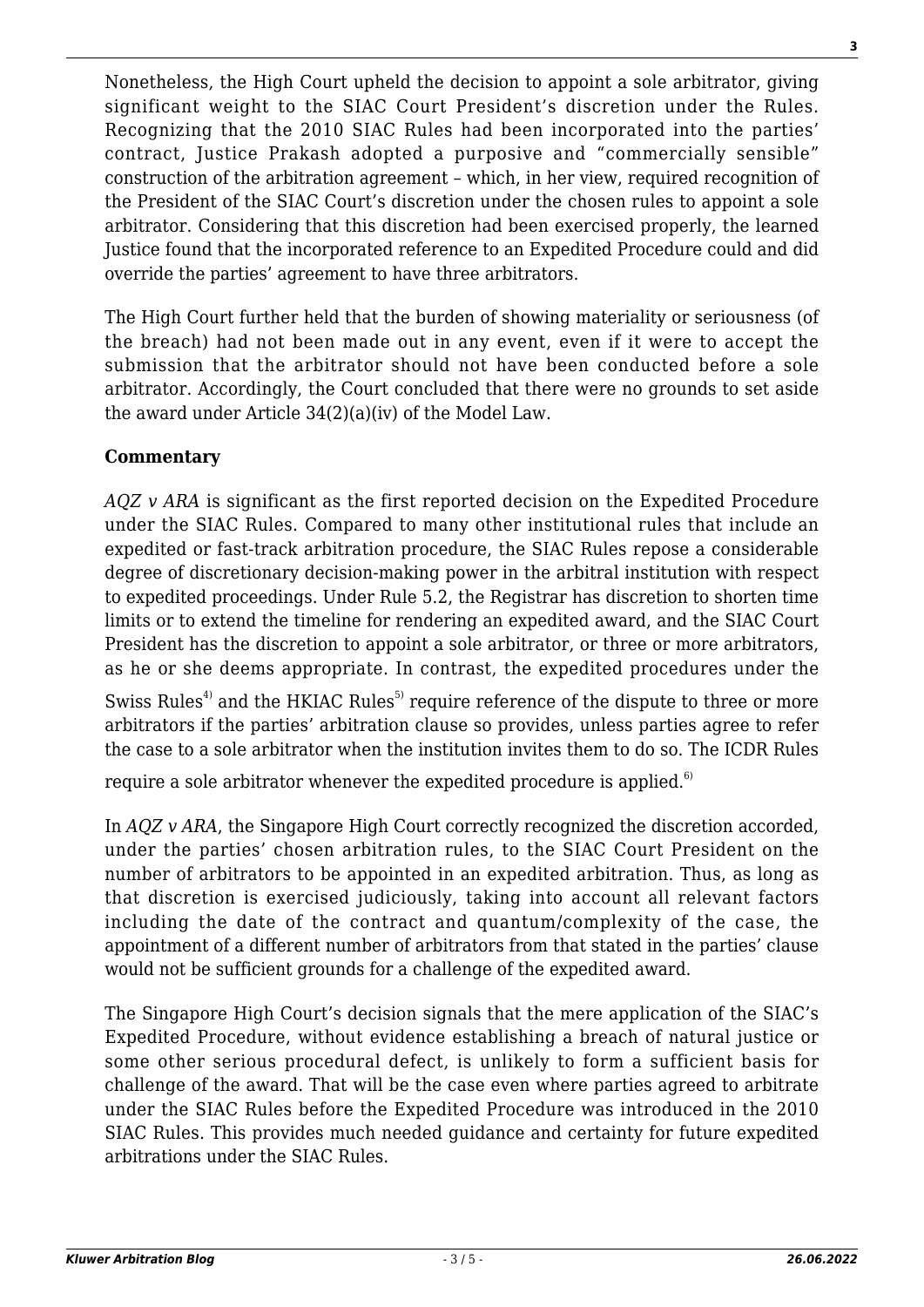*To make sure you do not miss out on regular updates from the Kluwer Arbitration Blog, please subscribe [here](http://arbitrationblog.kluwerarbitration.com/newsletter/). To submit a proposal for a blog post, please consult our [Editorial Guidelines.](http://arbitrationblog.kluwerarbitration.com/editorial-guidelines/)*

#### **Profile Navigator and Relationship Indicator**

Offers 6,200+ data-driven arbitrator, expert witness and counsel profiles and the ability to explore relationships of 13,500+ arbitration practitioners and experts for potential conflicts of interest.

[Learn how](https://www.wolterskluwer.com/en/solutions/kluwerarbitration/practiceplus?utm_source=arbitrationblog&utm_medium=articleCTA&utm_campaign=article-banner) **[Kluwer Arbitration Practice Plus](https://www.wolterskluwer.com/en/solutions/kluwerarbitration/practiceplus?utm_source=arbitrationblog&utm_medium=articleCTA&utm_campaign=article-banner)** [can support you.](https://www.wolterskluwer.com/en/solutions/kluwerarbitration/practiceplus?utm_source=arbitrationblog&utm_medium=articleCTA&utm_campaign=article-banner)



References

**↑1** (2015) SGHC 49.

The Court's decision also considers and rejects a jurisdictional challenge to the award – addressing, among other things, whether a *de novo* hearing of the jurisdictional

- **†2** issues would require a complete rehearing involving oral evidence and crossexamination, and whether an award that addresses both merits and jurisdiction issues can be challenged under Art 16(3) of the Model Law. These issues will not be the focus of this post.
- **↑3** (2012) 1 SAA 97.
- **↑4** 2012 Swiss Rules, Article 42.2(b)-(c).
- **↑5** 2013 HKIAC Rules, Article 41.2(b).
- **↑6** 2014 ICDR Rules, International Expedited Procedure, Article E-6.

This entry was posted on Monday, March 9th, 2015 at 12:06 pm and is filed under